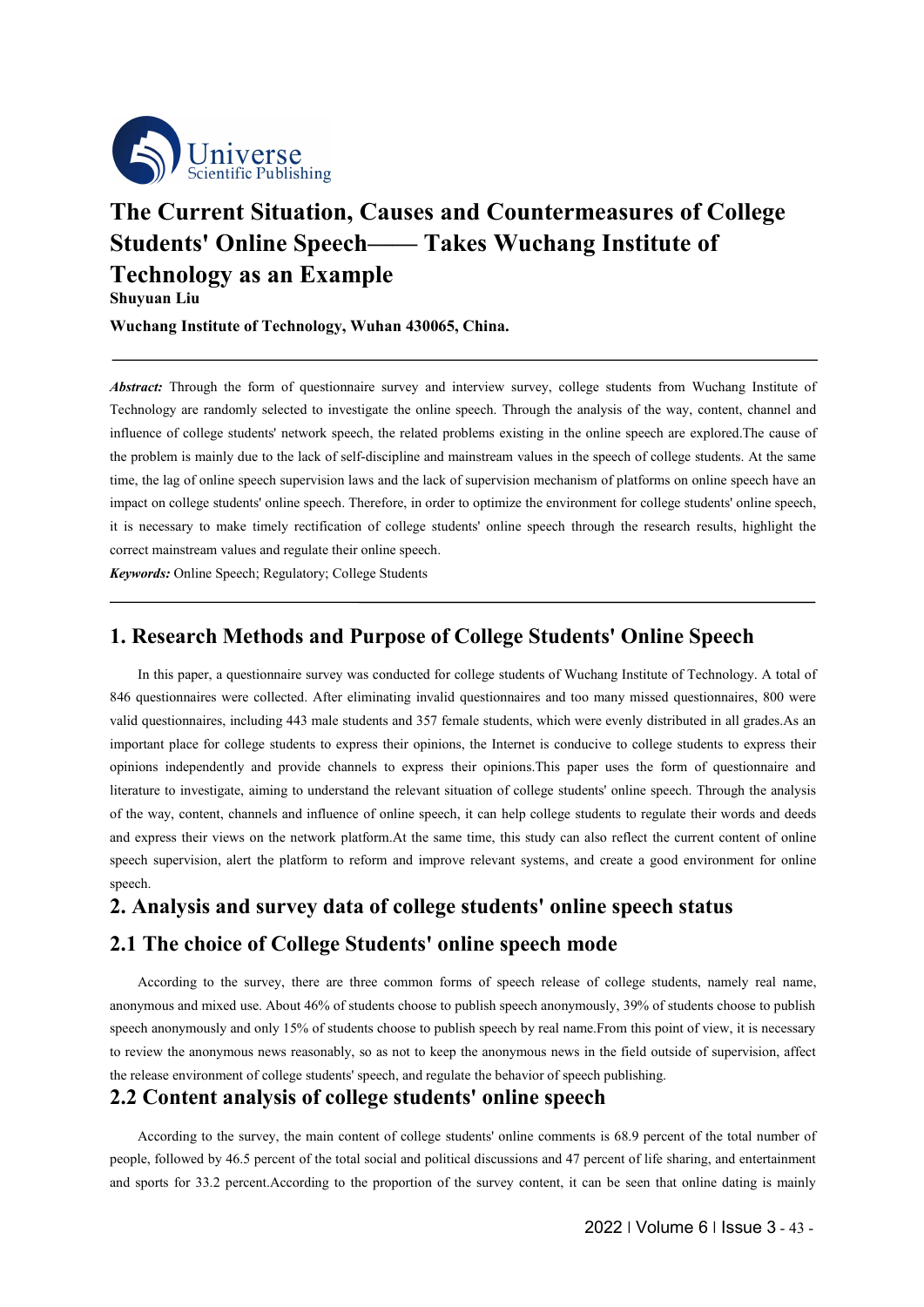focused on social networking, and is applied to communication, chat and life sharing. However, the attention to social politics<br>is slightly reduced, and it can also be seen that college students lack their academic communi focused on social networking, and is applied to communication, chat and life sharing.However, the attention to social politics<br>is slightly reduced, and it can also be seen that college students lack their academic communic Fraces of oscial networking, and is applied to communication, chat and life sharing. However, the attention to social political is slightly reduced, and it can also be seen that college students lack their academic communi

**2.3 Channel analysis of college students and server, the attention to social politics**<br>
2.3 Channel and it can also be seen that college students lack their academic communication and related knowledge<br> **2.3 Channel analy** Example of original intervals, and is applied to communication, chat and life sharing. However, the attention to social politics ghtty reduced, and it can also be seen that college students lack their academic communicatio focused on social networking, and is applied to communication, chat and life sharing. However, the attention to social politics<br>is slightly reduced, and it can also be seen that college students lack their academic communi focused on social networking, and is applied to communication, chat and life sharing. However, the attention to social politics<br>is slightly reduced, and it can also be seen that college students lack their academic communi focused on social networking, and is applied to communication, chat and life sharing. However, the attention to social politics<br>is slightly reduced, and it can also be seen that college students lack of grasp of the overal focused on social networking, and is applied to communication, chat and life sharing. However, the attention to social politics<br>is slightly reduced, and it can also be seen that college students lack their academic communi is slightly reduced, and it can also be seen that college students lack their academic communication and related knowledge<br> **2.3 Channel analysis of college students' online speech**<br>
According to the survey data, the chann communication, pay too much attention to social life, and lack of grasp of the overall situation.<br> **2.3 Channel analysis of college students' online speech**<br>
According to the survey data, the channels of college students' **2.3 Channel analysis of college students' online speech**<br>According to the survey data, the channels of college students' online speech are more diversified. From these channels,<br>78.1% of students like to publish their rem speech. to the survey data, the channels of college students' online speech are more diversified. From these channels,<br>the tist like to publish their remarks in communication groups, and like to have their own circles and familiar to publish their remarks in communication groups, and like to have their own circles and familiar<br>televant remarks 43.6%<br>percent of students made comments through blogs and 33.8% percent through<br>at most students like to ma

| people to show their relevant remarks.43.6% percent of students made comments through blogs and 33.8% percent through                                                                                                                                                                                                                                                                                                                                   |                                                    |               |
|---------------------------------------------------------------------------------------------------------------------------------------------------------------------------------------------------------------------------------------------------------------------------------------------------------------------------------------------------------------------------------------------------------------------------------------------------------|----------------------------------------------------|---------------|
| post bars, indicating that most students like to make comments through social networking sites. Compared with mainstream                                                                                                                                                                                                                                                                                                                                |                                                    |               |
| publishing channels, video bullet screens and website forums make less public comments, accounting for 272% and 23.3% of                                                                                                                                                                                                                                                                                                                                |                                                    |               |
| the total number, respectively. Therefore, according to the data, college students like to conduct online speech in their familiar                                                                                                                                                                                                                                                                                                                      |                                                    |               |
| social circle, have their own diversified speech channels, can freely express their opinions, and spread their values and                                                                                                                                                                                                                                                                                                                               |                                                    |               |
| opinions. However, such an environment is also prone to blindly follow behavior, is not conducive to regulating related                                                                                                                                                                                                                                                                                                                                 |                                                    |               |
| speech.                                                                                                                                                                                                                                                                                                                                                                                                                                                 |                                                    |               |
|                                                                                                                                                                                                                                                                                                                                                                                                                                                         |                                                    |               |
| variable                                                                                                                                                                                                                                                                                                                                                                                                                                                | frequency                                          | $\frac{0}{0}$ |
| Communications group                                                                                                                                                                                                                                                                                                                                                                                                                                    | 545                                                | 78.1%         |
| Blog weibo                                                                                                                                                                                                                                                                                                                                                                                                                                              | 429                                                | 43.6%         |
| post bar                                                                                                                                                                                                                                                                                                                                                                                                                                                | 261                                                | 33.8%         |
| The news of tencent                                                                                                                                                                                                                                                                                                                                                                                                                                     | 242                                                | 30.2%         |
| Forum website                                                                                                                                                                                                                                                                                                                                                                                                                                           | 218                                                | 23.3%         |
| commentary subtitles                                                                                                                                                                                                                                                                                                                                                                                                                                    | 188                                                | 27.2%         |
| <b>SNS</b>                                                                                                                                                                                                                                                                                                                                                                                                                                              | 55                                                 | $6.9\%$       |
| 2.4 Influence analysis of college Students' online speech<br>According to the survey, 40.8% of the students believed that speech is only influential when the attention is high,<br>indicating that the influence of speech needs to increase the attention. And one-third of the students think that the influence is<br>invisible, only when the speech gets the attention of the masses, it will naturally have the influence, can not be accurately | Table 1 Online speech channels of college students |               |
| measured and negligical A great worker of students think students online greate was so almost no offect that same                                                                                                                                                                                                                                                                                                                                       |                                                    |               |

Forum website 218 23.3%<br>
commentary subtitles 188 27.2%<br>
SNS 55 6.9%<br>
Table 1 Online speech channels of college students<br>
2.4 Influence analysis of college Students' online speech<br>
According to the survey, 40.8% of the st **included at the speech speech for a tend of the masses, it will naturally solution of the speech attention of the speech attention of the speech attention of the masses, it will naturally have the influence, can not be a** measured and positioned.<br> **Example 1** Online speech channels of college students<br> **2.4 Influence analysis of college Students' online speech**<br>
According to the survey, 40.8% of the students believed that speech is only in Stable 1 Online speech channels of college students<br> **2.4 Influence analysis of college Students' online speech**<br>
According to the survey, 40.8% of the students believed that speech is only influential when the attention Table 1 Online speech channels of college students<br>
2.4 Influence analysis of college Students' online speech<br>
According to the survey, 40.8% of the students believed that speech is only influential when the attention is 2.4 Influence analysis of college Students' online speech<br>According to the survey, 40.8% of the students believed that speech is only influential when the attention is high,<br>indicating that the influence of speech needs to 2.4 Influence analysis of college Students' online speech<br>According to the survey, 40.8% of the students believed that speech is only influential when the<br>indicating that the influence of speech needs to increase the atten **3. Analysis of the Problems and causes of College Students'** Online Speech<br> **3. Analysis of the Problems** and causes of College Students' online speech<br> **3. Analysis of the Students'** online speech and speech and the meta Table 1 Online speech channels of college students<br> **2.4 Influence analysis of college Students' online speech**<br>
According to the survey, 40.8% of the students believed that speech is only influential when the attention is ured and positioned. A small number of students think students' online speech were so almost no effect that some<br>this think that they can express their views at will and that their comments will not cause relevant results.

**Example 18 Analysis of the Problems of College Students' Online Spee**<br>With the development of the information society, the online speech publishing platform has be<br>lents to express their life and opinions, where college s students think that they can express their views at will and that their comments will not cause relevant results. From this point<br>of view, the network influence of college students is usually determined by attention, and s of view, the network influence of college students is usually determined by attention, and some students have less influence<br>when making remarks, and will not have a relevant impact. Therefore, it is necessary to review th when making remarks, and will not have a relevant impact. Therefore, it is necessary to review the relevant remarks, so as not<br>to confuse the false remarks, and create a good atmosphere for online speech.<br>**3. Analysis of t** 10. **Analysis of the Problems and causes of College Students' Online Speech**<br> **3. Analysis of the Problems and causes of College Students' Online Speech**<br> **3.1 Analysis of the Problems of College Students' Online Speech**<br> **3. Analysis of the Problems and causes of College Students' Online Speech**<br>**3.1 Analysis of the Problems of College Students' Online Speech**<br>with the development of the information society, the online speech publishing pl **3.1 Analysis of the Problems of College Students' Online Speech**<br>
With the development of the information society, the online speech publishing platform has become a place for college<br>
students to express their life and o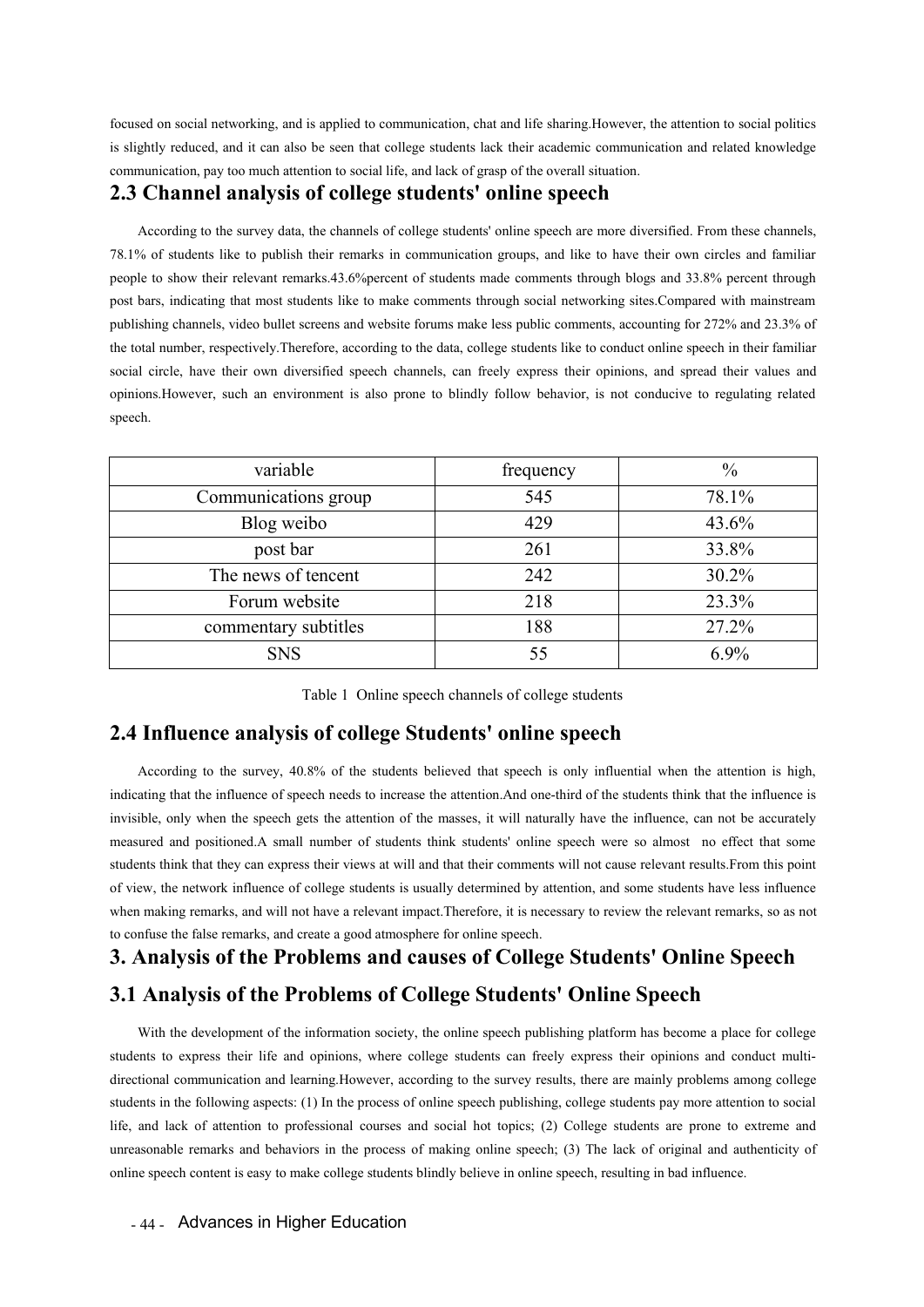# **3.2 Analysis of the causes of college students' online speech 3.2 Analysis of the causes of college students' online speech<br>
<b>3.2.1 College students lack the mainstream value and the self-discipline**<br> **spirit**<br>
As the main body of online speech, college students lack corresponding m **spirit**

Analysis of the causes of college students' online speech<br>
1. College students lack the mainstream value and the self-discipline<br>
rit<br>
As the main body of online speech, college students lack corresponding mainstream valu **3.2 Analysis of the causes of college students' online speech,<br>
3.2.1 College students lack the mainstream value and the self-discipline<br>
spirit<br>
As the main body of online speech, college students lack corresponding mai 3.2 Analysis of the causes of college students' online speech**<br> **3.2.1 College students lack the mainstream value and the self-discipline**<br> **spirit**<br>
As the main body of online speech, college students lack corresponding 3.2 Analysis of the causes of college students' online speech<br>3.2.1 College students lack the mainstream value and the self-discipline<br>spirit<br>As the main body of online speech, college students lack corresponding mainstrea **S.2 Analysis of the causes of college students' online speech**<br> **S.2.1 College students lack the mainstream value and t**<br> **spirit**<br>
As the main body of online speech, college students lack corresponding mainstream values **3.2 Analysis of the causes of college students' online speech <br>
<b>3.2.1 College students lack the mainstream value and the self-discipline**<br> **spirit**<br>
As the main body of online speech, college students lack corresponding **rit**<br> **As the main body of online speech, college students lack corresponding mainstream values and self-discipline spirit in<br>
rocess of online speech, resulting in unreasonable online speech. mainly reflected in the fact** The subsection of online speech, college students lack corresponding mainstream values and self-discipline spirit in<br>the process of online speech, resulting in unreasonable online speech. mainly reflected in the fact that

As the main body of online speech, college students lack corresponding mainstream values and self-discipline spirit in<br>the process of online speech, resulting in unreasonable online speech. mainly reflected in the fact tha the process of online speech, resulting in unreasonable online speech. mainly reflected in the fact that college students usually<br>have no self-consciousness and blindly believe the rumors in the network speech, which leads have no self-consciousness and blindly believe the rumors in th<br>without factual basis. At the same time, college students mainly<br>study and social politics, thus failing to attract good social atten<br>3.2.2 The laws governing **4. Standardize and guide the methods and suggestions of college students'**<br> **4. Standardize and guide the methods** and subsequent in the method of the method of the method in the fact that college students usually<br>
the me As the main body of online speech, college students lack correspond<br>the process of online speech, resulting in unreasonable online speech. m<br>have no self-consciousness and blindly believe the rumors in the networ<br>without f the process of online speech, resulting in unreasonable online speech, mainly reflected in the fiart that college students ussully<br>have no self-consciousness and bilindly believe the unmors in the network speech, which lea without factual basis. At the same time, college students mainly pay atter<br>study and social politics, thus failing to attract good social attention.<br>**3.2.2 The laws governing online speech regu**<br>The non-standard of Interne

Evant legal responsibilities, so under the condition of anonymity, speech may be more motivated and irrational, leading<br> **Standardize and guide the methods and suggestions of college students'**<br> **Ine speech**<br> **Enhance the** to the occurrence of bad remarks.<br> **4. Standardize and guide the methods and suggestions of college students'**<br> **4.1 Enhance the mainstream values and self-discipline consciousness of<br>
college students**<br>
To standardize and **4. Standardize and guide the methods and suggestions of college students'**<br> **4.1 Enhance the mainstream values and self-discipline consciousness of**<br> **college students**<br>
To standardize and guide college students' online s **Example 18 and Solution Constrained Also involve the mainstream values and self-discipline consciousness of college students**<br>To standardize and guide college students' online speech, we need to start from the quality of **4.1 Enhance the mainstream values and self-discipline consciousness of**<br> **4.1 Enhance the mainstream value college students' online speech, we need to start from the quality of college students, enhance**<br>
their mainstream **4.1 Enhance the mainstream values and self-discipline consciousness of**<br> **college students**<br>
To standardize and guide college students' online speech, we need to start from the quality of college students, enhance<br>
their The students<br>To standardize and guide college students' online speech, we need to start from the quality of college students, enhance<br>their mainstream value and self-discipline consciousness, so that them can better expres **college students**<br>To standardize and guide college students' online speech, we need to start from the quality of college students, enhance<br>their mainstream value and self-discipline consciousness, so that them can better To standardize and guide college students' online speech, we need<br>their mainstream value and self-discipline consciousness, so that them c<br>of all, the school should carry out related lectures about network speech<br>same time **4.1 Enhance the mainstream values and self-discipline consciousness of college students**<br>**4.1 Enhance the mainstream values and self-discipline consciousness, so that then can better express their opinions in online speec** I, the school should carry out related lectures about network speech, let students clear how to regulate the speech, at the time lecture should also involve the corresponding mainstream values, let students pay more attent same time lecture should also involve the corresponding mainstream values, let students pay more attention to social<br>mainstream consciousness, not blindly follow suit in network speech, have their own subjective values, pr

(2)Freedom of speech should follow the<br>s can learn the corresponding lesson and<br>characteristics of openness, freedom and<br>**NAMAS**, so colleges and universities should<br>**NAMAS**<br>**NAMAS**<br>*Q***<b>PVISION**<br>comments, publish qualifie mainstream consciousness, not blindly follow suit in network speech, have their own subjective values, promote and enrich<br>the correct mainstream value.Secondly, college students should improve their self-discipline conscio the correct mainstream value.Secondly, college students should improve their self-discipline consciousness through the restraint of self-behavior. Whether in real-name or anonymous circumstances, they should regulate their restraint of self-behavior. Whether in real-name or anonymous circumstances, they should regulate their speech and behavior,<br>pay attention to the form of expression, take the initiative to obtain positive information, put pay attention to the form of expression, take the initiative to obtain positive information, put an end to unrealistic remarks, and create a good atmosphere for speech.<br> **4.2 Build a legal mechanism for college students' o** and create a good atmosphere for speech.<br> **4.2 Build a legal mechanism for college students' online speech supervision**<br>
The construction of supervision legal mechanism can have a corresponding mandatory effect on the code **4.2 Build a legal mechanism for college students' online speed**<br>The construction of supervision legal mechanism can have a corresponding mandatory effect college students, which can be carried out in the following forms: the correct mainstream value.Secondly, college students should improve their self-discipline consciousness through the restraint of self-behavior. Whether in real-name or anonymous circumstances, they should regulate their ge students, which can be carried out in the following forms: (1) Stipulate the lowest line in network words and deeds, standardize students' behavior. The school should popularize the law in a timely manner, so that stude and standardize students' behavior. The school should popularize the law in a timely manner, so that students can understand<br>the relevant current politics and laws, and can refer to the corresponding standards. (2)Freedom the relevant current politics and laws, and can refer to the corresponding standards. (2)Freedom of speech sholaw. If they violate relevant laws, they need to be punished timely, so that violators can learn the corresponda